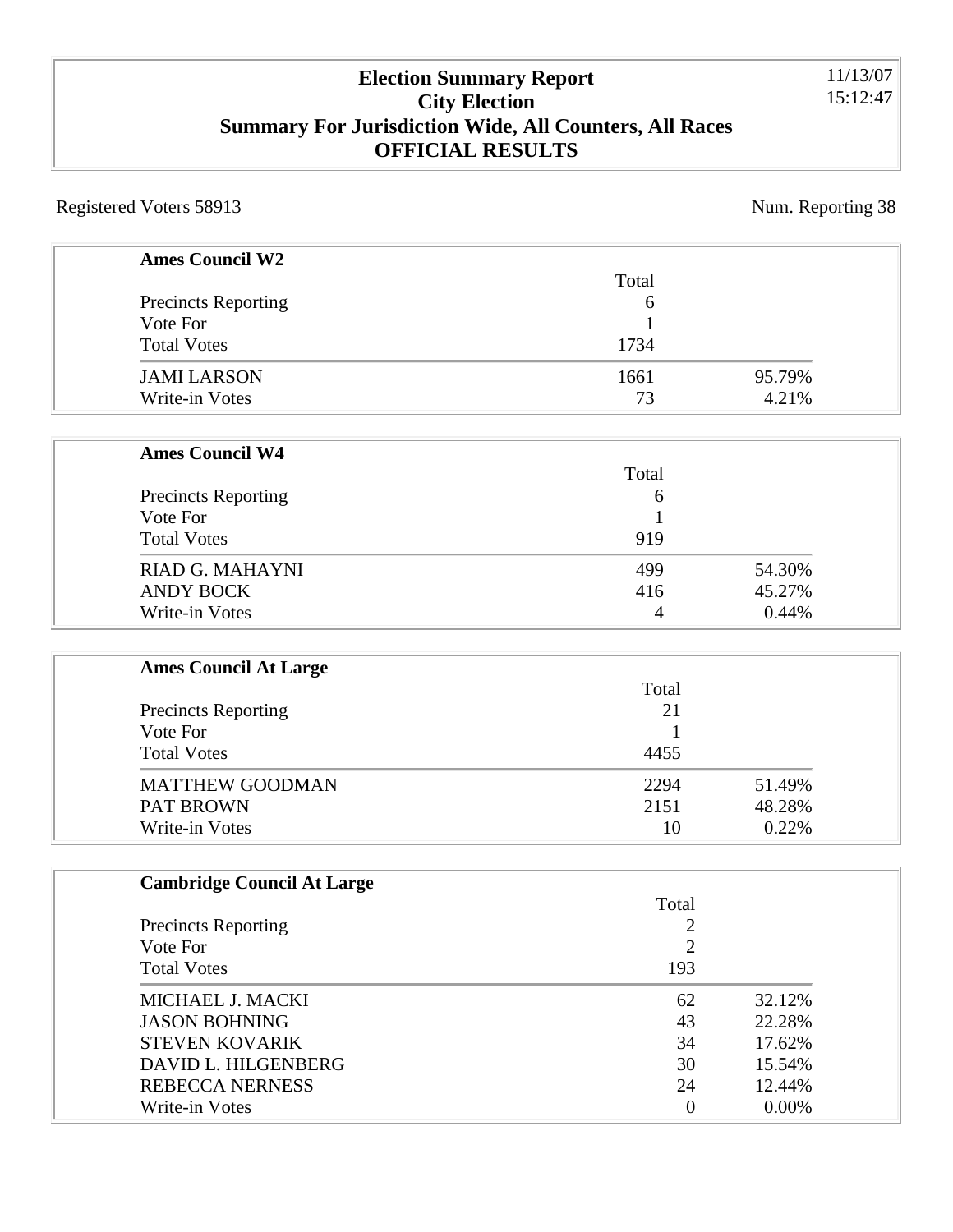| <b>Collins Mayor</b>       |       |        |
|----------------------------|-------|--------|
|                            | Total |        |
| <b>Precincts Reporting</b> | 2     |        |
| Vote For                   |       |        |
| <b>Total Votes</b>         | 118   |        |
| <b>BRUCE VASEY</b>         | 71    | 60.17% |
| <b>JOHN E. CARVER</b>      | 43    | 36.44% |
| ALAN GRAHAM (WRITE-IN)     | 4     | 3.39%  |

| <b>Precincts Reporting</b>    | Total          |        |
|-------------------------------|----------------|--------|
|                               | $\mathcal{D}$  |        |
| Vote For                      | $\overline{2}$ |        |
| <b>Total Votes</b>            | 226            |        |
| <b>ALAN L. GRAHAM</b>         | 77             | 34.07% |
| <b>JON ARMENTROUT</b>         | 59             | 26.11% |
| PATRICIA TROWBRIDGE           | 49             | 21.68% |
| <b>JERRY COURTER</b>          | 35             | 15.49% |
| <b>SAM JURGENS (WRITE-IN)</b> | 5              | 2.21%  |
| Write-In Votes                |                | 0.4%   |

| <b>Colo Mayor</b>                      |       |        |                    |
|----------------------------------------|-------|--------|--------------------|
| <b>Precincts Reporting</b><br>Vote For | Total |        |                    |
|                                        |       |        |                    |
|                                        |       |        | <b>Total Votes</b> |
| <b>LARRY E. MILLESON</b>               | 53    | 44.17% |                    |
| <b>JOHN FOLEY (WRITE-IN)</b>           | 48    | 40.00% |                    |
| Write-in Votes                         | 19    | 15.83% |                    |

| <b>Colo Council At Large</b> |       |        |
|------------------------------|-------|--------|
|                              | Total |        |
| <b>Precincts Reporting</b>   | ∍     |        |
| Vote For                     | ∍     |        |
| <b>Total Votes</b>           | 209   |        |
| <b>JASON R. DODD</b>         | 110   | 52.63% |
| <b>ANDREW SHORT</b>          | 94    | 44.98% |
| Write-in Votes               |       | 2.39%  |

| <b>Gilbert Mayor</b>       |       |        |
|----------------------------|-------|--------|
|                            | Total |        |
| <b>Precincts Reporting</b> | ∠     |        |
| Vote For                   |       |        |
| <b>Total Votes</b>         | 166   |        |
| <b>JON POPP</b>            | 101   | 60.84% |
| TIMOTHY M. MORROW          | 64    | 38.55% |
| Write-in Votes             |       | 0.60%  |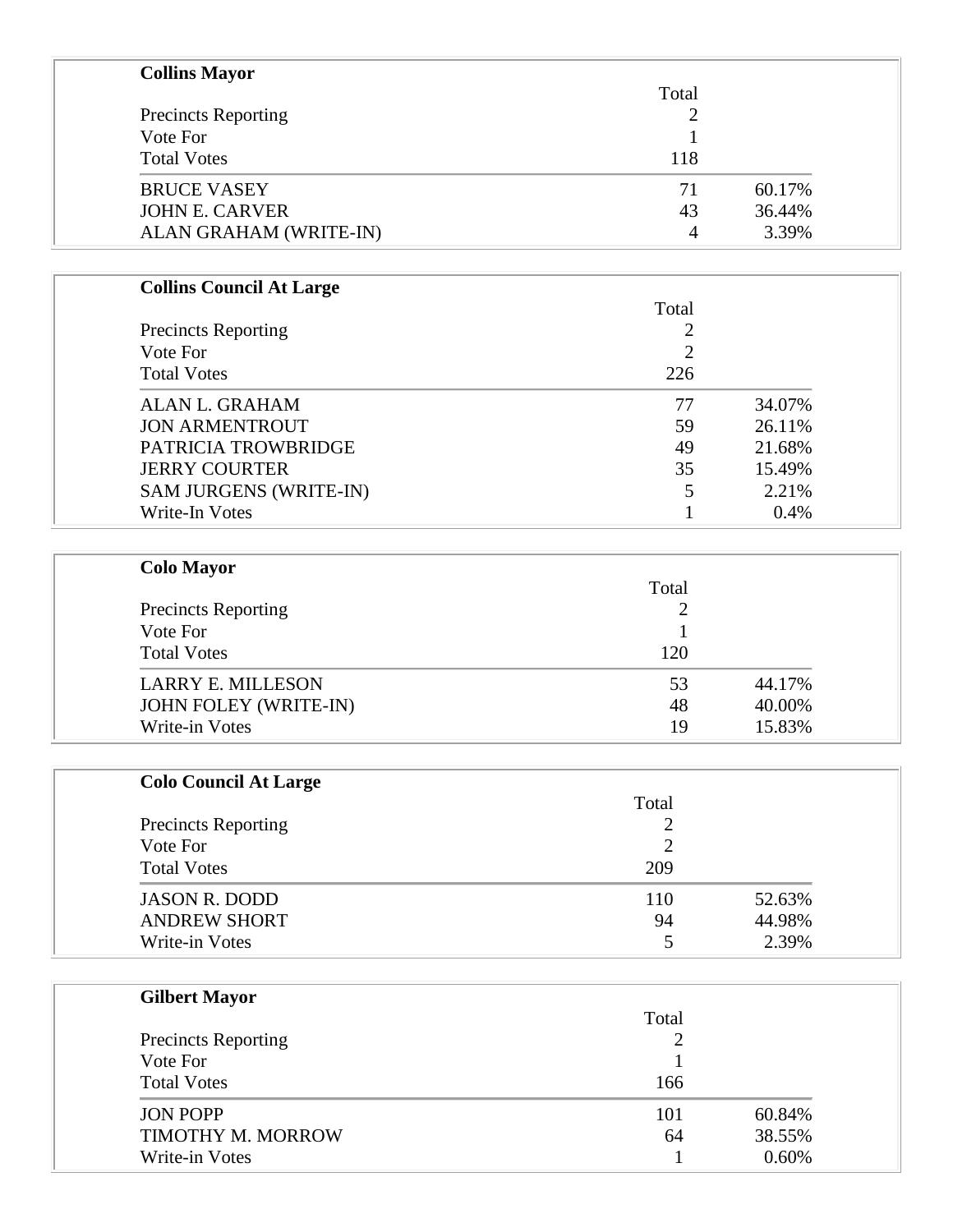| <b>Gilbert Council At Large</b> |       |        |
|---------------------------------|-------|--------|
|                                 | Total |        |
| <b>Precincts Reporting</b>      | 2     |        |
| Vote For                        | 3     |        |
| <b>Total Votes</b>              | 446   |        |
| <b>SHAON ANDERSON</b>           | 123   | 27.58% |
| <b>JAMIE MILLER</b>             | 121   | 27.13% |
| <b>CHAD A. COOK</b>             | 116   | 26.01% |
| <b>BOB JAQUIS</b>               | 78    | 17.49% |
| Write-in Votes                  | 8     | 1.79%  |

| <b>Huxley Mayor</b>           |       |        |
|-------------------------------|-------|--------|
|                               | Total |        |
| <b>Precincts Reporting</b>    |       |        |
| Vote For                      |       |        |
| <b>Total Votes</b>            | 240   |        |
| <b>NELS NORD</b>              | 213   | 88.75% |
| <b>NORM LUIKEN (WRITE-IN)</b> | 9     | 3.75%  |
| MCKENNA (WRITE-IN)            |       | 2.91%  |
| Write-in Votes                | 11    | 4.58%  |
|                               |       |        |

| <b>Huxley Council At Large</b> |       |        |
|--------------------------------|-------|--------|
| <b>Precincts Reporting</b>     | Total |        |
|                                |       |        |
| Vote For                       | 2     |        |
| <b>Total Votes</b>             | 447   |        |
| <b>DONALD BRENDELAND</b>       | 188   | 42.06% |
| <b>MARK BAKER</b>              | 176   | 39.37% |
| LESLEE D. BEGLINGER            | 73    | 16.33% |
| Write-in Votes                 | 10    | 2.24%  |

| <b>Huxley Council At Large (unex)</b>  |       |        |
|----------------------------------------|-------|--------|
| <b>Precincts Reporting</b><br>Vote For | Total |        |
|                                        |       |        |
|                                        |       |        |
| <b>Total Votes</b>                     | 255   |        |
| RONALD D. KRULL                        | 179   | 70.20% |
| <b>WESLEY STOVER</b>                   | 70    | 27.45% |
| Write-in Votes                         | 6     | 2.35%  |

| <b>Kelley Mayor</b>        |        |        |
|----------------------------|--------|--------|
|                            | Total  |        |
| <b>Precincts Reporting</b> | റ<br>∠ |        |
| Vote For                   |        |        |
| <b>Total Votes</b>         | 33     |        |
| DAVE GOOD                  | 32     | 96.97% |
| Write-in Votes             |        | 3.03%  |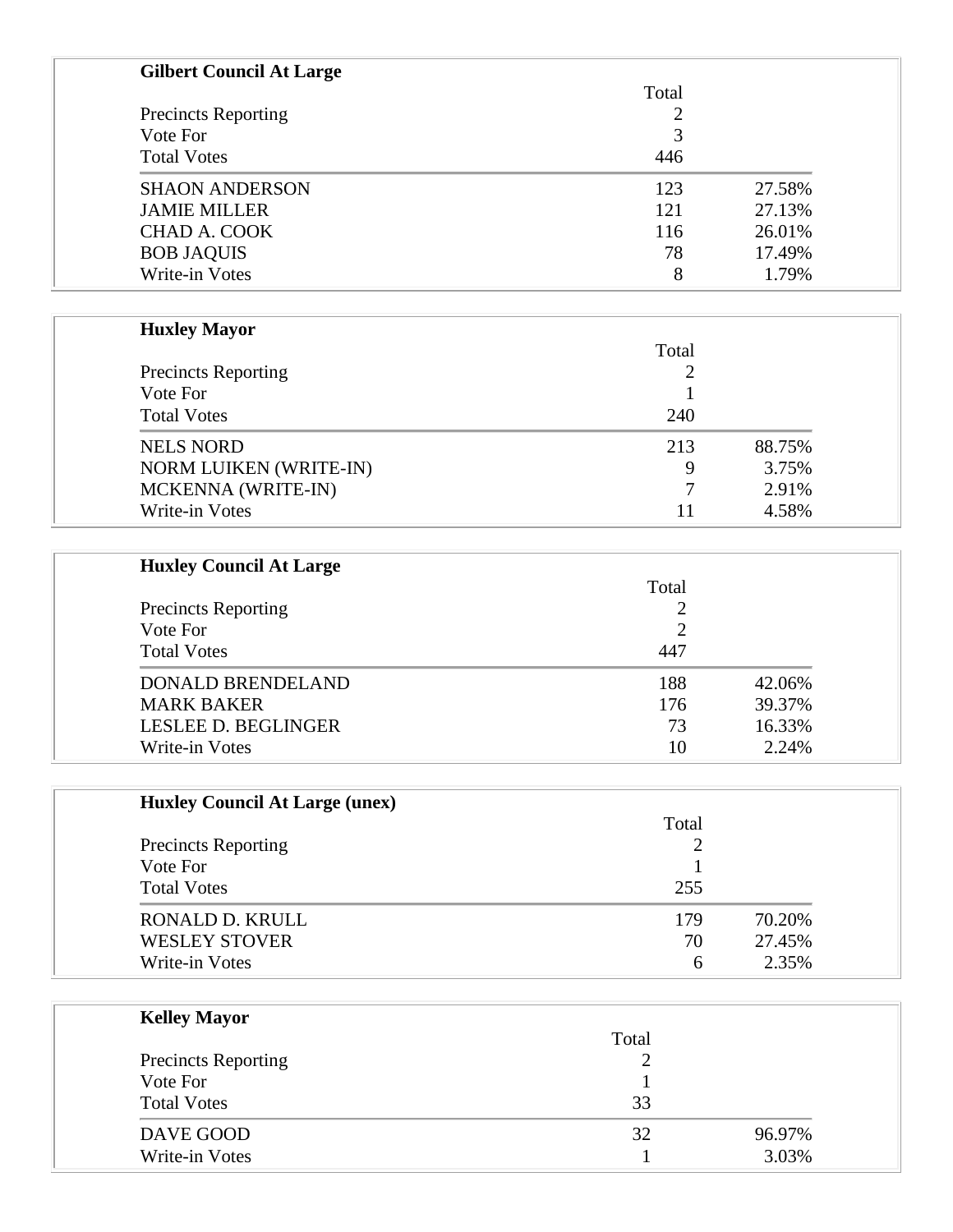| <b>Precincts Reporting</b> | Total |        |
|----------------------------|-------|--------|
|                            |       |        |
| Vote For                   | 3     |        |
| <b>Total Votes</b>         | 100   |        |
| <b>KENNETH L. KLING</b>    | 34    | 34.00% |
| <b>RITA L. THORSON</b>     | 33    | 33.00% |
| <b>KELLY NETCOTT</b>       | 32    | 32.00% |
| Write-in Votes             |       | 1.00%  |

## **McCallsburg Mayor**

|                            | Total |        |
|----------------------------|-------|--------|
| <b>Precincts Reporting</b> |       |        |
| Vote For                   |       |        |
| <b>Total Votes</b>         | 58    |        |
| <b>WALLACE W. LONEY</b>    | 54    | 93.10% |
| LISA WELLS (WRITE-IN)      | 3     | 5.17%  |
| Write-in Votes             |       | 1.72%  |

| <b>McCallsburg Council At Large</b> |       |          |
|-------------------------------------|-------|----------|
|                                     | Total |          |
| <b>Precincts Reporting</b>          |       |          |
| Vote For                            |       |          |
| <b>Total Votes</b>                  | 112   |          |
| DAVID H. MUTH                       | 38    | 33.93%   |
| <b>JEFF WELLS</b>                   | 32    | 28.57%   |
| <b>JONATHAN MUNTZ</b>               | 29    | 25.89%   |
| <b>BRANDON HENDRICK (WRITE-IN)</b>  | 13    | 11.61%   |
| Write-in Votes                      |       | $0.00\%$ |

| <b>Maxwell Mayor</b>       |       |        |
|----------------------------|-------|--------|
|                            | Total |        |
| <b>Precincts Reporting</b> |       |        |
| Vote For                   |       |        |
| <b>Total Votes</b>         | 337   |        |
| <b>JUSTIN WONDERS</b>      | 235   | 69.73% |
| <b>ROGER L. POINTER</b>    | 101   | 29.97% |
| Write-in Votes             |       | 0.30%  |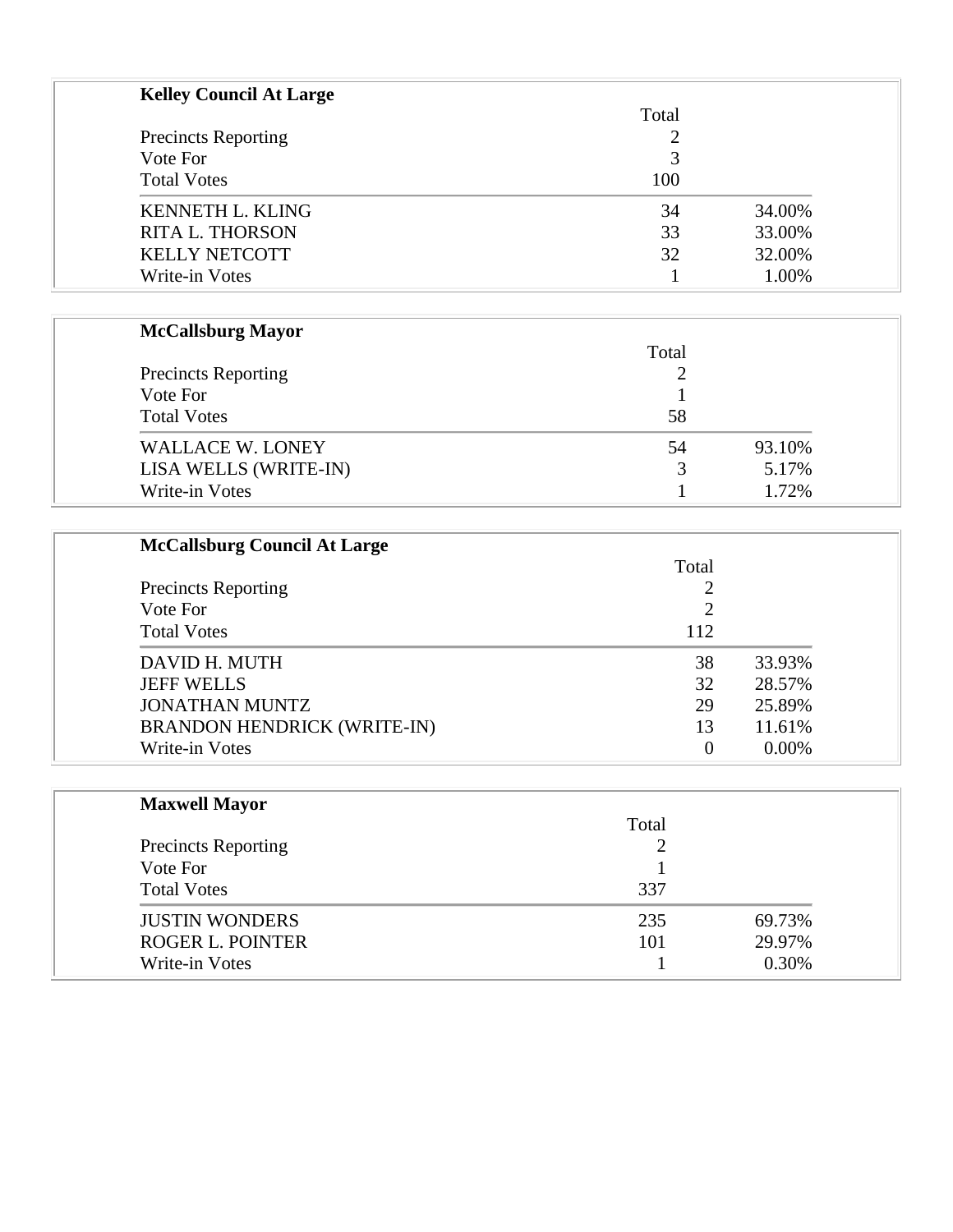| <b>Maxwell Council At Large</b> |       |        |
|---------------------------------|-------|--------|
|                                 | Total |        |
| <b>Precincts Reporting</b>      | 2     |        |
| Vote For                        | 3     |        |
| <b>Total Votes</b>              | 922   |        |
| <b>MARK LEONARD</b>             | 208   | 22.56% |
| MICHAEL A. PORTER               | 190   | 20.61% |
| <b>DARRIN WILLIAMS</b>          | 180   | 19.52% |
| <b>EDDIE ERICKSON</b>           | 116   | 12.58% |
| TOM WELCH (WRITE-IN)            | 112   | 12.14% |
| PAT SMITH (WRITE-IN)            | 76    | 8.24%  |
| <b>NORA LEE CABLE</b>           | 33    | 3.58%  |
| Write-in Votes                  |       | 0.75%  |

| Total |        |
|-------|--------|
|       |        |
|       |        |
| 132   |        |
| 126   | 95.45% |
|       | 4.55%  |
|       | 6      |

| <b>Nevada Council W3</b>    |       |         |
|-----------------------------|-------|---------|
|                             | Total |         |
| <b>Precincts Reporting</b>  |       |         |
| Vote For                    |       |         |
| <b>Total Votes</b>          | 78    |         |
| MIKE NEFF (WRITE-IN)        | 31    | 39.74%  |
| TOM RICHARDS (WRITE-IN)     | 26    | 33.33%  |
| <b>RON HALEY (WRITE-IN)</b> |       | 8.97%   |
| Write-in Votes              | 14    | 100.00% |

| <b>Nevada Council At Large</b> |       |        |
|--------------------------------|-------|--------|
|                                | Total |        |
| <b>Precincts Reporting</b>     |       |        |
| Vote For                       |       |        |
| <b>Total Votes</b>             | 583   |        |
| THOMAS E. HALLER               | 259   | 44.43% |
| <b>BRIAN HANSON</b>            | 251   | 43.05% |
| RHONDA APPELGATE               | 67    | 11.49% |
| Write-in Votes                 | 6     | 1.03%  |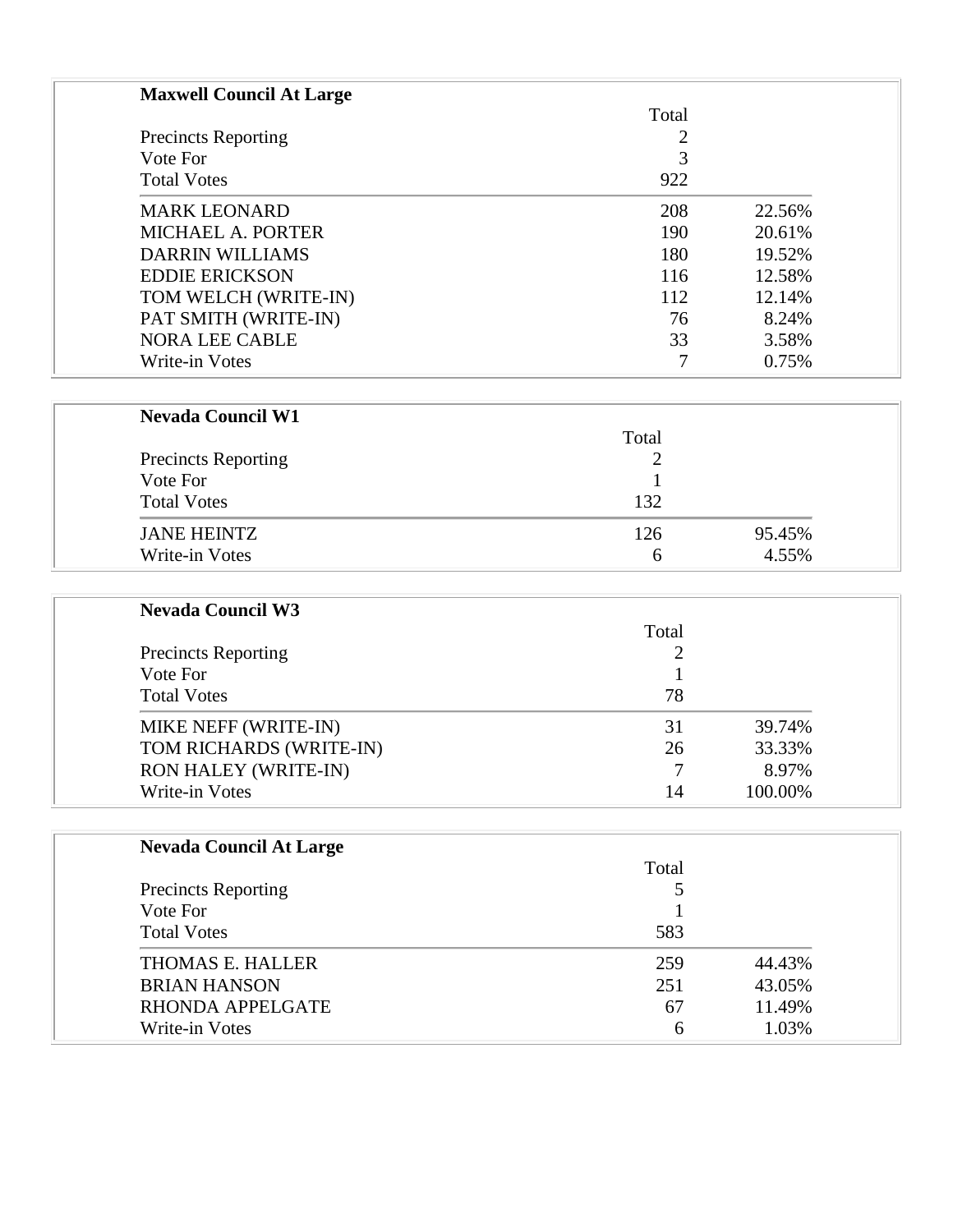| <b>Roland Mayor</b>        |       |        |
|----------------------------|-------|--------|
|                            | Total |        |
| <b>Precincts Reporting</b> |       |        |
| Vote For                   |       |        |
| <b>Total Votes</b>         | 323   |        |
| <b>SAMUEL JUHL</b>         | 177   | 54.80% |
| PAUL SLIFKA                | 141   | 43.65% |
| Write-in Votes             |       | 1.55%  |

# **Roland Council At Large**

|                            | Total |        |
|----------------------------|-------|--------|
| <b>Precincts Reporting</b> | 2     |        |
| Vote For                   | 3     |        |
| <b>Total Votes</b>         | 884   |        |
| <b>LARRY FORD</b>          | 201   | 22.74% |
| <b>ERIN VARLEY</b>         | 180   | 20.36% |
| <b>COREY A. JOHNSON</b>    | 167   | 18.89% |
| <b>ERIK HOWE</b>           | 122   | 13.80% |
| TAMMY SHADLOW (WRITE-IN)   | 100   | 11.31% |
| STEPHEN W. STEWARD         | 82    | 9.28%  |
| Write-in Votes             | 32    | 3.61%  |

| <b>Slater Mayor</b>                    |       |        |
|----------------------------------------|-------|--------|
| <b>Precincts Reporting</b><br>Vote For | Total |        |
|                                        |       |        |
|                                        |       |        |
| <b>Total Votes</b>                     | 406   |        |
| <b>GARY HALVERSON</b>                  | 225   | 55.42% |
| <b>LADONNA CHRISWELL</b>               | 174   | 42.86% |
| Write-in Votes                         |       | 1.72%  |

# **Slater Council At Large**

|                                  | Total |        |
|----------------------------------|-------|--------|
| <b>Precincts Reporting</b>       |       |        |
| Vote For                         | າ     |        |
| <b>Total Votes</b>               | 733   |        |
| <b>STEPHEN RANSOM</b>            | 342   | 46.66% |
| <b>MICHAEL HIGGS</b>             | 325   | 44.34% |
| <b>GREGG JEFFRYES (WRITE-IN)</b> | 29    | 3.95%  |
| TIM LOCKER (WRITE-IN)            | 20    | 2.72%  |
| Write-in Votes                   | 27    | 3.68%  |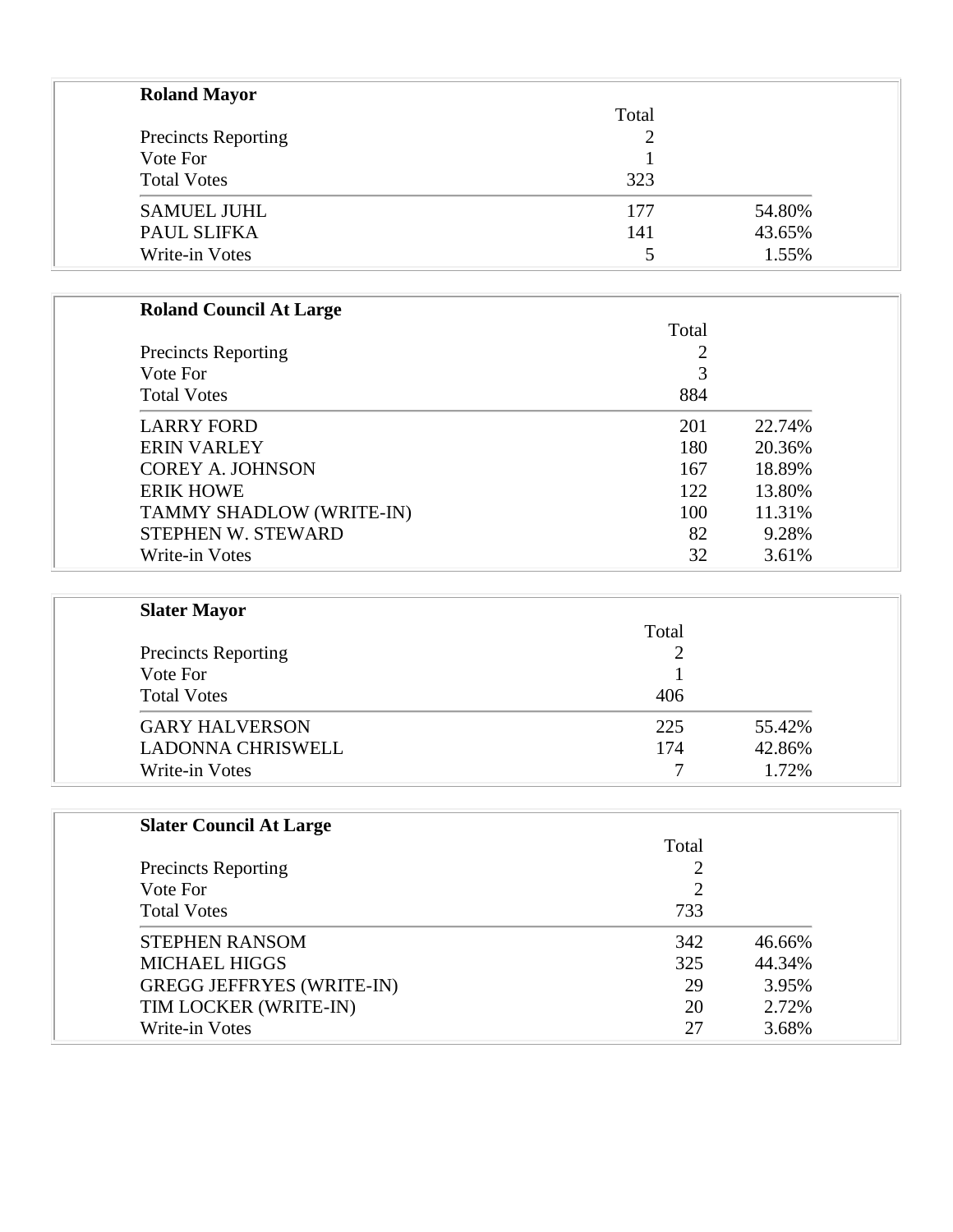| <b>Slater Council Member (unex)</b> |       |         |
|-------------------------------------|-------|---------|
|                                     | Total |         |
| <b>Precincts Reporting</b>          |       |         |
| Vote For                            |       |         |
| <b>Total Votes</b>                  | 279   |         |
| Write-in Votes                      | 279   | 100.00% |

| <b>Story City Council At Large</b> |       |        |
|------------------------------------|-------|--------|
|                                    | Total |        |
| <b>Precincts Reporting</b>         |       |        |
| Vote For                           | 3     |        |
| <b>Total Votes</b>                 | 315   |        |
| <b>LYNN CUMMINGS</b>               | 105   | 33.33% |
| <b>MICHAEL JENSEN</b>              | 103   | 32.70% |
| <b>BARBARA FROHLING</b>            | 98    | 31.11% |
| Write-in Votes                     | Q     | 2.86%  |

| <b>Zearing Mayor</b>                   |       |        |
|----------------------------------------|-------|--------|
| <b>Precincts Reporting</b><br>Vote For | Total |        |
|                                        |       |        |
|                                        |       |        |
| <b>Total Votes</b>                     | 165   |        |
| <b>JIM CHANCE JR.</b>                  | 147   | 89.09% |
| MIKE PRICE (WRITE-IN)                  |       | 3.03%  |
| Write-in Votes                         | 13    | 7.87%  |

| <b>Zearing Council At Large</b> |                |        |
|---------------------------------|----------------|--------|
|                                 | Total          |        |
| <b>Precincts Reporting</b>      | 2              |        |
| Vote For                        | $\overline{2}$ |        |
| <b>Total Votes</b>              | 331            |        |
| <b>DEANA NEUENDORF</b>          | 75             | 22.66% |
| <b>BRIAN B. LAWSON</b>          | 69             | 20.85% |
| <b>SCOTT FRANK</b>              | 68             | 20.54% |
| <b>SHERI WOMELDORFF</b>         | 59             | 17.82% |
| DONNA THORTON (WRITE-IN)        | 48             | 14.50% |
| Write-in Votes                  | 12             | 3.62%  |